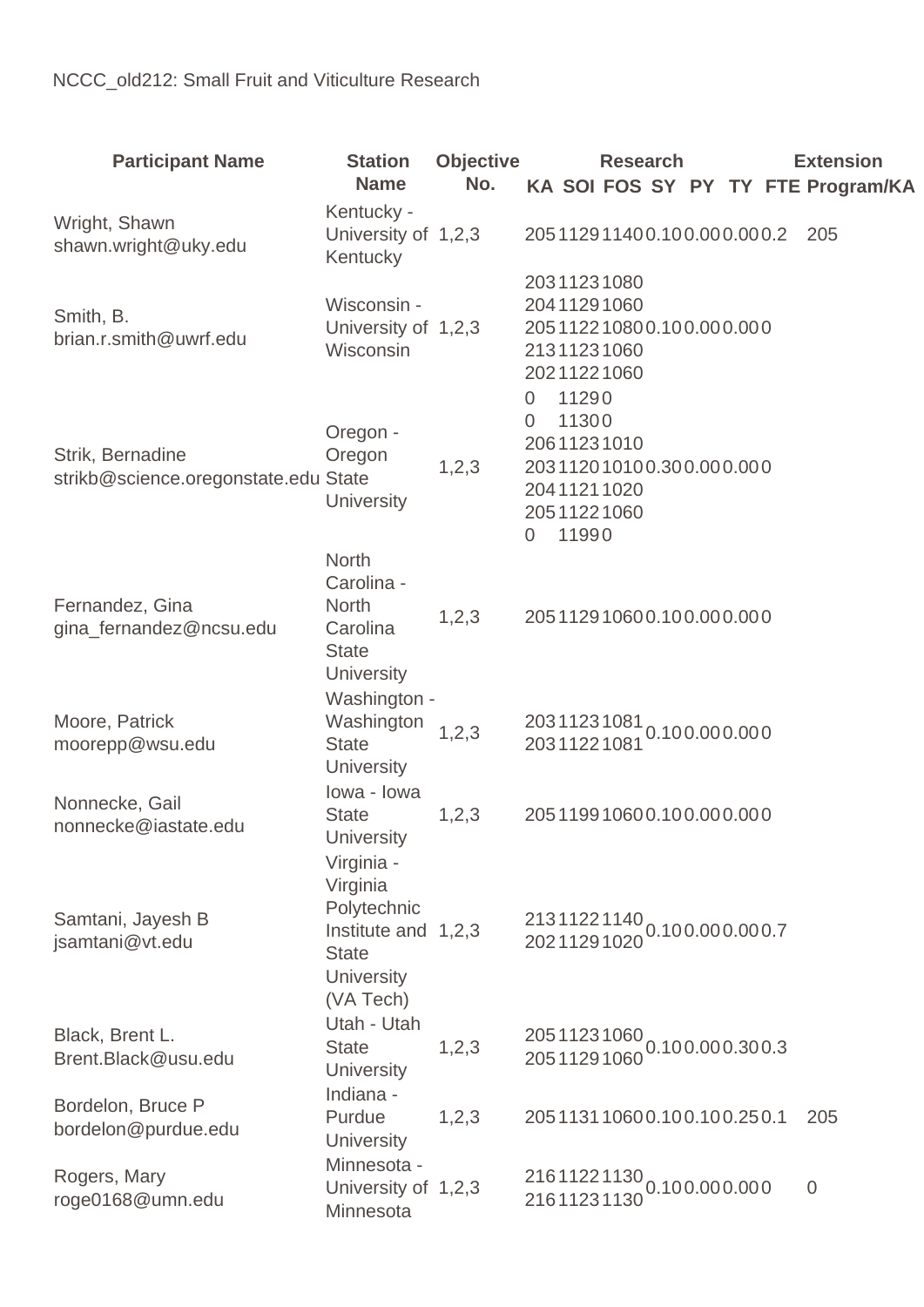| <b>Participant Name</b>                                    | <b>Station</b><br><b>Name</b>                                                                             | <b>Objective</b><br>No. |                                  | <b>Research</b>                                                                        |               |  | <b>Extension</b><br>KA SOI FOS SY PY TY FTE Program/KA |
|------------------------------------------------------------|-----------------------------------------------------------------------------------------------------------|-------------------------|----------------------------------|----------------------------------------------------------------------------------------|---------------|--|--------------------------------------------------------|
| Fisher, Pam<br>Pam.fisher@ontario.ca                       | Canada                                                                                                    | 1,2,3                   |                                  | 202119910810.100.000.000                                                               |               |  | $\theta$                                               |
| Lewers, Kim<br>kim.lewers@ars.usda.gov                     | USDA-ARS                                                                                                  | 1,2,3                   |                                  | 202119910810.100.000.000                                                               |               |  | $\theta$                                               |
| Finn, Chad E<br>finnc@hort.oregonstate.edu                 | USDA-<br>ARS/Oregon                                                                                       | 1, 2, 3                 |                                  | 202119910810.100.000.000                                                               |               |  | $\overline{0}$                                         |
| Thomas, Hillary<br>hillary@naturipe.com                    | Naturipe<br><b>Berry</b><br><b>Growers</b>                                                                | 1,2,3                   |                                  | 202119910810.100.000.000                                                               |               |  | $\overline{0}$                                         |
| Thompson, Ellen<br>Ellen@pacificberrybreeding.com          | <b>Pacific Berry</b><br>Breeding,<br>LLC                                                                  | 1,2,3                   |                                  | 202119910810.100.000.000                                                               |               |  | $\overline{0}$                                         |
| Hatterman-Valenti, Harlene<br>H.Hatterman.Valenti@ndsu.edu | <b>North</b><br>Dakota -<br><b>North</b><br>Dakota<br><b>State</b><br><b>University</b>                   | 1, 2, 3                 |                                  | 20311991140 0.100.000.100<br>20511991060                                               |               |  | $\overline{0}$                                         |
| Hummer, Kim<br>kim.hummer@ars.usda.gov                     | USDA-<br>ARS/Oregon<br>Agriculture<br>and Agri-                                                           | 1, 2, 3                 | $\overline{0}$<br>$\theta$       | $\overline{0}$                                                                         | 0.100.000.000 |  | $\overline{0}$                                         |
| Dossett, Michael<br>Michael.Dossett@agr.gc.ca              | Food<br>Canada-<br>Agassiz<br>Research<br>and<br>Development                                              | 1,2,3                   | $\overline{0}$<br>$\overline{0}$ | $\overline{0}$                                                                         | 0.100.000.000 |  | $\overline{0}$                                         |
| Martin, Robert R<br>bob.martin@ars.usda.gov                | Centre<br><b>USDA-ARS</b><br>Horticultural<br>Crops<br>Research<br>Laboratory,<br>Corvallis,<br><b>OR</b> | 1,2,3                   | $\overline{0}$<br>$\overline{0}$ | $\overline{0}$                                                                         | 0.100.000.000 |  | $\overline{0}$                                         |
| DeVetter, Lisa<br>lisa.devetter@wsu.edu                    | Washington -<br>Washington<br><b>State</b><br><b>University</b>                                           | 1, 2, 3                 |                                  | 203110 1010<br>204210 1020<br>20511201040<br>20611221060<br>21211221060<br>21611991060 | 0.100.000.000 |  | $\overline{0}$                                         |
| Demchak, Kathy<br>efz@psu.edu                              | Pennsylvania -<br>Pennsylvania 1,2,3<br><b>State</b>                                                      |                         |                                  | 205112910600.250.000.000.25 205                                                        |               |  |                                                        |
| Olmstead, James<br>jwolmstead@ufl.edu                      | Florida -<br>University of 1,2,3<br>Florida                                                               |                         |                                  | 201112010810.500.000.000                                                               |               |  | $\overline{0}$                                         |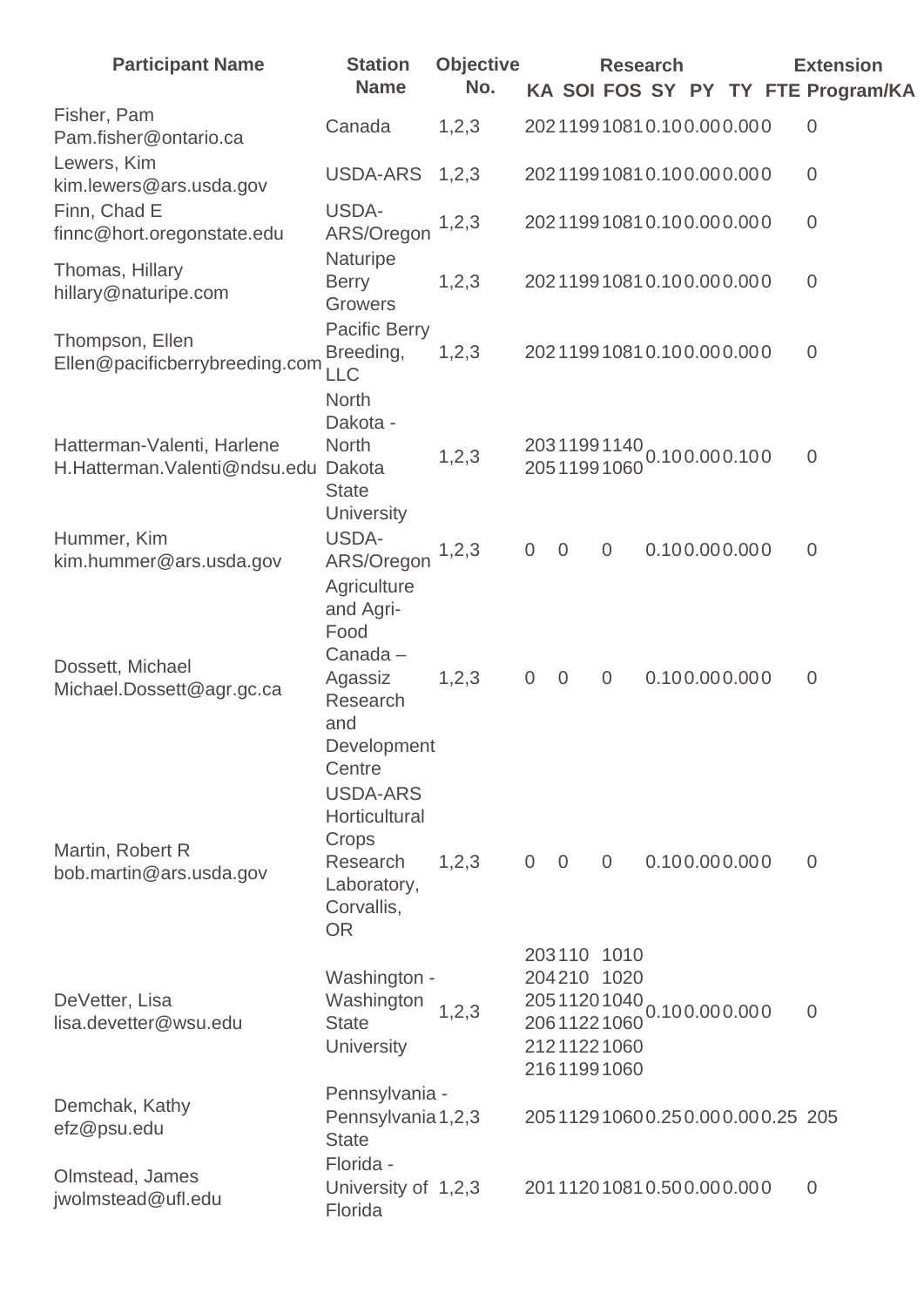| <b>Participant Name</b>                              | <b>Station</b><br><b>Name</b>                                 | <b>Objective</b><br>No. |                          |                |                                                          | <b>Research</b>             |  | <b>Extension</b><br>KA SOI FOS SY PY TY FTE Program/KA |
|------------------------------------------------------|---------------------------------------------------------------|-------------------------|--------------------------|----------------|----------------------------------------------------------|-----------------------------|--|--------------------------------------------------------|
| Coneva, Elina Dimitrova<br>edc0001@auburn.edu        | Alabama -<br>Auburn<br>University                             | 1,2,3                   |                          |                | 20311291160                                              | 20211201020 0.100.000.000.5 |  | 205                                                    |
| Handley, David<br>david.handley@maine.edu            | Maine<br>Cooperative 1,2,3<br>Extension                       |                         | $\boldsymbol{0}$         | $\overline{0}$ | $\overline{0}$                                           | 0.000.000.001               |  | 204<br>205<br>216                                      |
| Hughes, Becky<br>bhughes@uoguelph.ca                 | University of<br>Guelph<br>New York -                         | 1,2,3                   | $\mathbf 0$              | $\overline{0}$ | $\overline{0}$                                           | 0.100.000.000               |  | $\mathbf 0$                                            |
| Pritts, Marvin P.<br>mpp3@cornell.edu                | Ithaca:<br>Cornell<br><b>University</b>                       | 1,2,3                   |                          |                |                                                          | 205112910600.200.000.000.3  |  | 205                                                    |
| Takeda, Fumiomi<br>Fumi.Takeda@ARS.USDA.GOV Virginia | West                                                          | 1, 2, 3                 | $\overline{0}$           | $\overline{0}$ | $\overline{0}$                                           | 0.100.000.000               |  | $\overline{0}$                                         |
| McWhirt, Amanda<br>amcwhirt@uaex.edu                 | Arkansas -<br>University of 1,2,3<br>Arkansas                 |                         | 0<br>0<br>$\overline{0}$ | 11300          | 20511201010<br>11291020                                  | 11221070<br>0.100.100.057   |  | $\overline{0}$                                         |
| Smith, Erick D.<br>ericks@uga.edu                    | Georgia<br>Cooperative 1,2,3<br>Extension                     |                         |                          |                |                                                          | 205112010200.000.000.000.1  |  | 205                                                    |
| Weber, Courtney A.<br>caw34@cornell.edu              | New York -<br>Geneva:<br>Cornell<br><b>University</b>         | 1, 2, 3                 |                          |                |                                                          | 201112910810.700.000.000.2  |  | 205                                                    |
| Edger, Patrick<br>edgerpat@msu.edu                   | Michigan -<br>Michigan<br>State<br><b>University</b>          | 1,2,3                   |                          |                |                                                          | 205112910600.100.000.000    |  | $\overline{0}$                                         |
| Nitzsche, Peter<br>nitzsche@njaes.rutgers.edu        | <b>New</b><br>Jersey -<br><b>Rutgers</b><br><b>University</b> | 1,2,3                   | $\overline{0}$           | $\overline{0}$ | $\overline{0}$                                           | 0.000.000.000               |  | $\overline{0}$                                         |
| Pate, Erica<br>Erica.pate@ontario.ca                 | Canada                                                        | 1,2,3                   | $\overline{0}$           | $\overline{0}$ | $\overline{0}$                                           | 0.100.000.000               |  | $\overline{0}$                                         |
| Ashrafi, Hamid<br>hamidashrafi@ncsu.edu              | <b>North</b><br>Carolina<br><b>State</b><br><b>University</b> | 1,2,3                   |                          |                | 20111201081<br>20111231081<br>20111291081<br>20111391081 | 1.002.000.000.1             |  | 201                                                    |
| Durner, Edward<br>durner@sebs.rutgers.edu            | <b>New</b><br>Jersey -<br><b>Rutgers</b><br><b>University</b> | 1,2,3                   |                          |                |                                                          | 205112210601.000.000.000    |  | $\overline{0}$                                         |
| Stafne, Eric<br>eric.stafne@msstate.edu              | Mississippi -<br>Mississippi<br><b>State</b><br>University    | 1,2,3                   |                          |                |                                                          | 205119910600.100.000.000.1  |  | 205                                                    |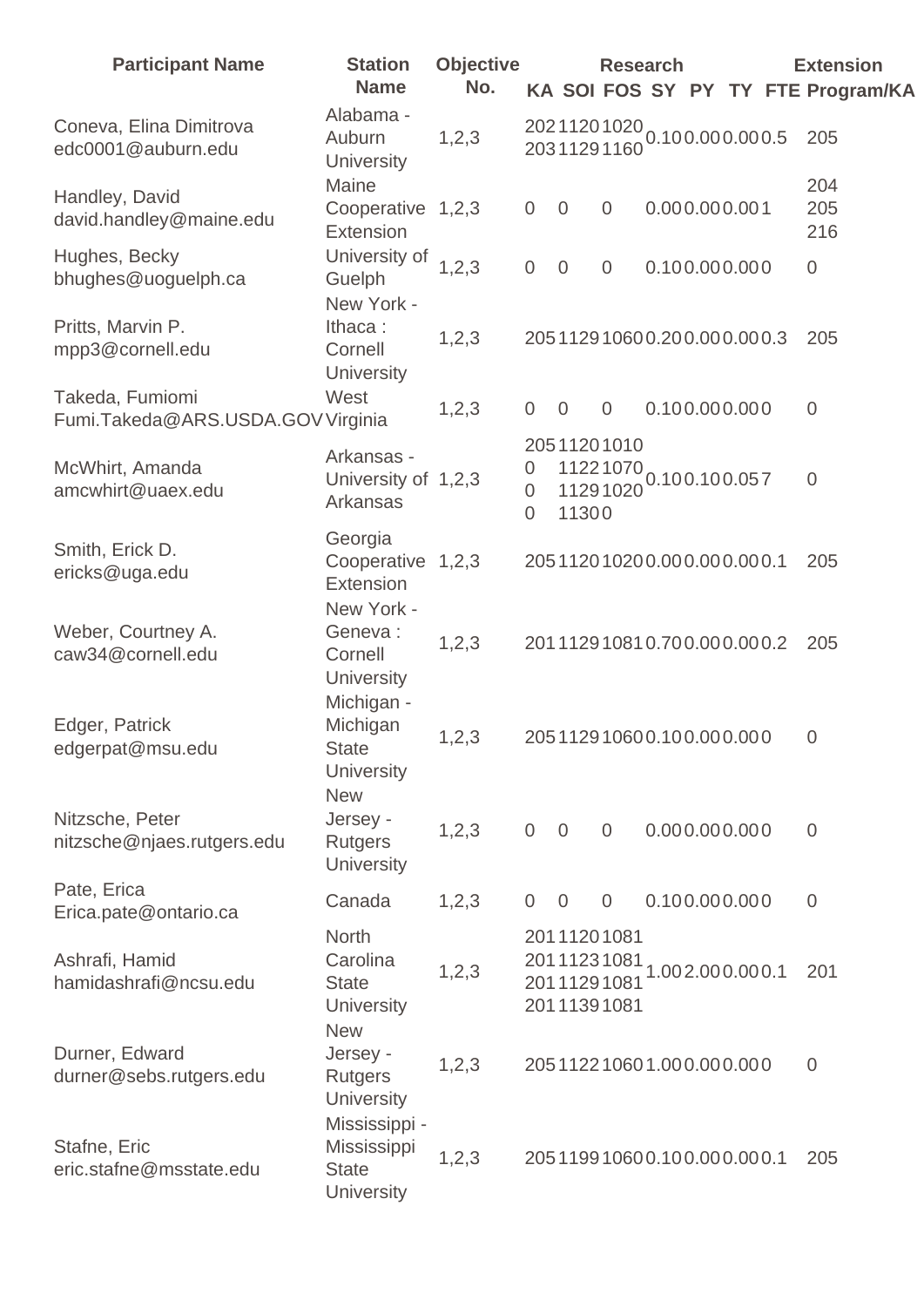| <b>Participant Name</b>                      | <b>Station</b><br><b>Name</b>                                               | <b>Objective</b><br>No. |                                                                                                                            | <b>Research</b> |                 |  | <b>Extension</b><br>KA SOI FOS SY PY TY FTE Program/KA |
|----------------------------------------------|-----------------------------------------------------------------------------|-------------------------|----------------------------------------------------------------------------------------------------------------------------|-----------------|-----------------|--|--------------------------------------------------------|
| Deltsidis, Angelos<br>adeltsidis@uga.edu     | Georgia -<br>University of 1,2,3<br>Georgia<br><b>North</b><br>Carolina -   |                         | 502112910200.100.000.000.1                                                                                                 |                 |                 |  | 502                                                    |
| Hoffmann, Mark<br>mhoffma3@ncsu.edu          | <b>North</b><br>Carolina<br><b>State</b><br><b>University</b>               | 1,2,3                   | 20524100                                                                                                                   |                 | 0.300.000.000.7 |  | 205                                                    |
| Sideman, Rebecca C.<br>becky.sideman@unh.edu | <b>New</b><br>Hampshire -<br>University of 1,2,3<br><b>New</b><br>Hampshire |                         | 20510601122<br>20510601130<br>20510601199<br>20210601122 0.050.000.000.25 205<br>20210601130<br>20210601199<br>21111221130 |                 |                 |  |                                                        |
| Guedot, Christelle<br>guedot@wisc.edu        | Wisconsin -<br>University of 1,2,3<br>Wisconsin                             |                         | 21111211130<br>211113011300.100.000.000.1<br>21111311130<br>21111231130<br>20511231020                                     |                 |                 |  | 211                                                    |
| Atucha, Amaya<br>atucha@wisc.edu             | Wisconsin -<br>University of 1,2,3<br>Wisconsin                             |                         | 20511211020<br>205113010200.010.000.000.1<br>20311311020<br>20311211020                                                    |                 |                 |  | 205                                                    |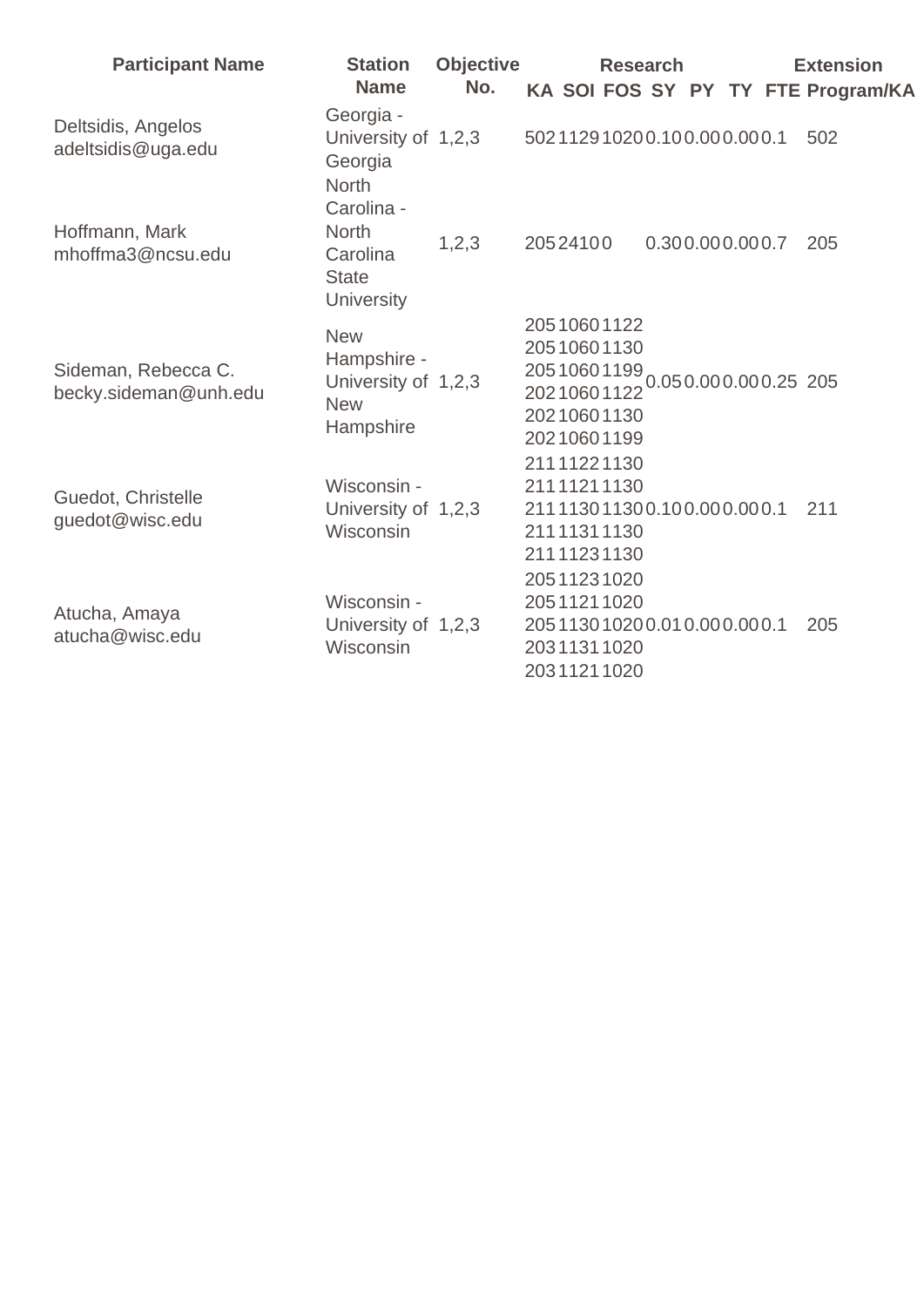| <b>Combination of KA, SOI and FOS</b> | <b>Total SY</b> | <b>Total PY</b> | <b>Total TY</b> |
|---------------------------------------|-----------------|-----------------|-----------------|
| <b>Grand Total:</b>                   | 14.10           | 8.50            | 1.05            |
| $0 - 0 - 0$                           | 0.60            | 0.00            | 0.00            |
| $0 - 1122 - 1070$                     | 0.10            | 0.10            | 0.05            |
| $0 - 1129 - 0$                        | 0.30            | 0.00            | 0.00            |
| $0 - 1129 - 1020$                     | 0.10            | 0.10            | 0.05            |
| $0 - 1130 - 0$                        | 0.40            | 0.10            | 0.05            |
| $0 - 1199 - 0$                        | 0.30            | 0.00            | 0.00            |
| 201 - 1120 - 1081                     | 1.50            | 2.00            | 0.00            |
| 201 - 1123 - 1081                     | 1.00            | 2.00            | 0.00            |
| 201 - 1129 - 1081                     | 1.70            | 2.00            | 0.00            |
| 201 - 1139 - 1081                     | 1.00            | 2.00            | 0.00            |
| 202 - 1060 - 1122                     | 0.05            | 0.00            | 0.00            |
| 202 - 1060 - 1130                     | 0.05            | 0.00            | 0.00            |
| 202 - 1060 - 1199                     | 0.05            | 0.00            | 0.00            |
| 202 - 1120 - 1020                     | 0.10            | 0.00            | 0.00            |
| 202 - 1122 - 1060                     | 0.10            | 0.00            | 0.00            |
| 202 - 1129 - 1020                     | 0.10            | 0.00            | 0.00            |
| 202 - 1199 - 1081                     | 0.40            | 0.00            | 0.00            |
| 203 - 110 - 1010                      | 0.10            | 0.00            | 0.00            |
| 203 - 1120 - 1010                     | 0.30            | 0.00            | 0.00            |
| 203 - 1121 - 1020                     | 0.01            | 0.00            | 0.00            |
| 203 - 1122 - 1081                     | 0.10            | 0.00            | 0.00            |
| 203 - 1123 - 1080                     | 0.10            | 0.00            | 0.00            |
| 203 - 1123 - 1081                     | 0.10            | 0.00            | 0.00            |
| 203 - 1129 - 1160                     | 0.10            | 0.00            | 0.00            |
| 203 - 1131 - 1020                     | 0.01            | 0.00            | 0.00            |
| 204 - 210 - 1020                      | 0.10            | 0.00            | 0.00            |
| 204 - 1121 - 1020                     | 0.30            | 0.00            | 0.00            |
| 204 - 1129 - 1060                     | 0.10            | 0.00            | 0.00            |
| 205 - 1060 - 1122                     | 0.05            | 0.00            | 0.00            |
| 205 - 1060 - 1130                     | 0.05            | 0.00            | 0.00            |
| 205 - 1060 - 1199                     | 0.05            | 0.00            | 0.00            |
| 205 - 1120 - 1010                     | 0.10            | 0.10            | 0.05            |
| 205 - 1120 - 1020                     | 0.00            | 0.00            | 0.00            |
| 205 - 1120 - 1040                     | 0.10            | 0.00            | 0.00            |
| 205 - 1121 - 1020                     | 0.01            | 0.00            | 0.00            |
| 205 - 1122 - 1060                     | 1.30            | 0.00            | 0.00            |
| 205 - 1122 - 1080                     | 0.10            | 0.00            | 0.00            |
| 205 - 1123 - 1020                     | 0.01            | 0.00            | 0.00            |
| 205 - 1123 - 1060                     | 0.10            | 0.00            | 0.30            |
| 205 - 1129 - 1060                     | 0.75            | 0.00            | 0.30            |
| 205 - 1129 - 1140                     | 0.10            | 0.00            | 0.00            |
| 205 - 1130 - 1020                     | 0.01            | 0.00            | 0.00            |
| 205 - 1131 - 1060                     | 0.10            | 0.10            | 0.25            |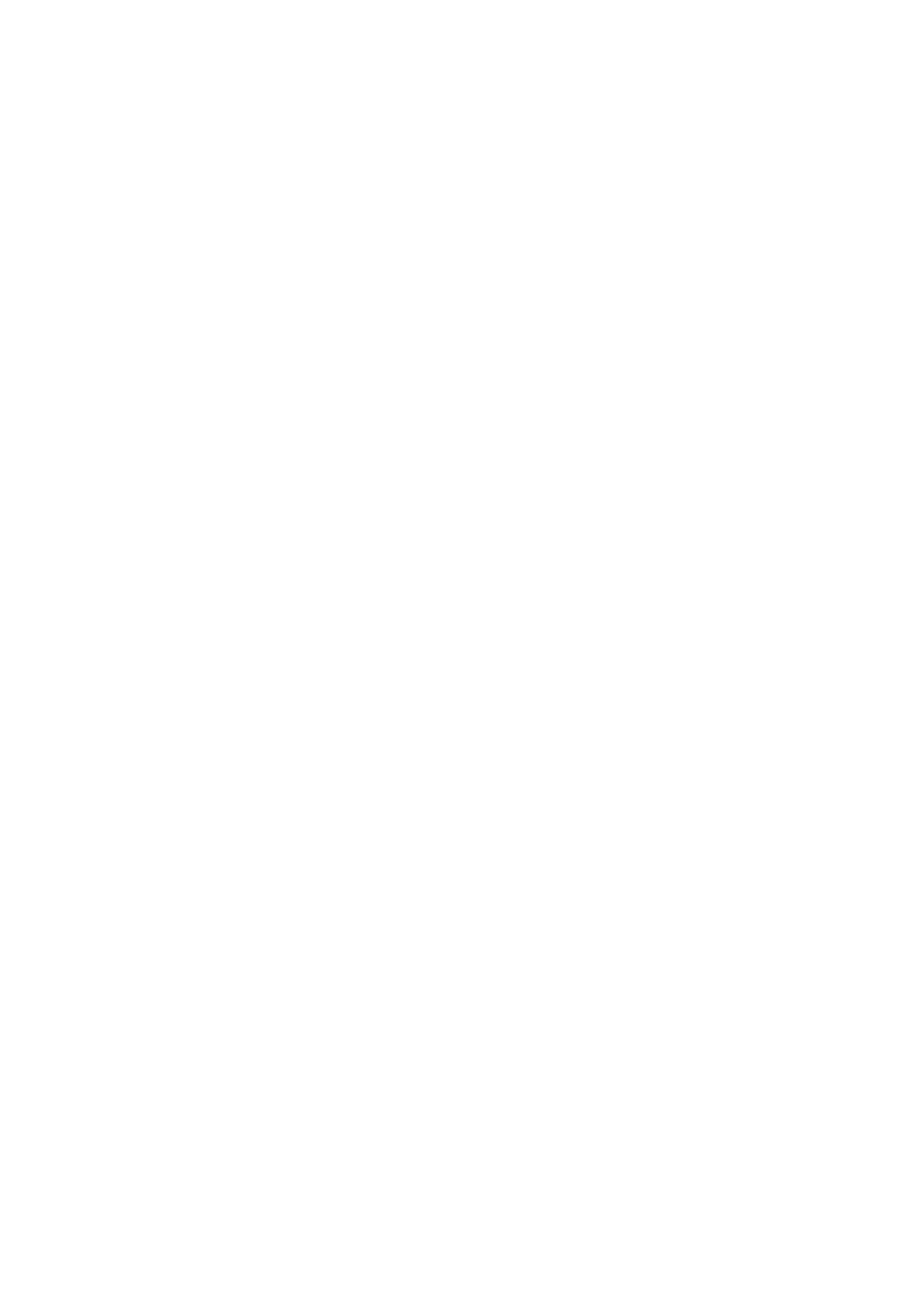| <b>Combination of KA, SOI and FOS</b> | <b>Total SY</b> | <b>Total PY</b> | <b>Total TY</b> |
|---------------------------------------|-----------------|-----------------|-----------------|
| 205 - 1199 - 1060                     | 0.20            | 0.00            | 0.00            |
| $205 - 2410 - 0$                      | 0.30            | 0.00            | 0.00            |
| 206 - 1122 - 1060                     | 0.10            | 0.00            | 0.00            |
| 206 - 1123 - 1010                     | 0.30            | 0.00            | 0.00            |
| 211 - 1121 - 1130                     | 0.10            | 0.00            | 0.00            |
| 211 - 1122 - 1130                     | 0.10            | 0.00            | 0.00            |
| 211 - 1123 - 1130                     | 0.10            | 0.00            | 0.00            |
| 211 - 1130 - 1130                     | 0.10            | 0.00            | 0.00            |
| 211 - 1131 - 1130                     | 0.10            | 0.00            | 0.00            |
| 212 - 1122 - 1060                     | 0.10            | 0.00            | 0.00            |
| 213 - 1122 - 1140                     | 0.10            | 0.00            | 0.00            |
| 213 - 1123 - 1060                     | 0.10            | 0.00            | 0.00            |
| 216 - 1122 - 1130                     | 0.10            | 0.00            | 0.00            |
| 216 - 1123 - 1130                     | 0.10            | 0.00            | 0.00            |
| 216 - 1199 - 1060                     | 0.10            | 0.00            | 0.00            |
| 502 - 1129 - 1020                     | 0.10            | 0.00            | 0.00            |

| <b>Grand FTE Total:</b> | 11.1             |
|-------------------------|------------------|
| 205                     | 0.07             |
| 205                     | 0.03             |
| $\mathbf 0$             | $\boldsymbol{0}$ |
| $\mathbf 0$             | $\mathbf 0$      |
| $\mathbf 0$             | $\mathbf 0$      |
| $\mathbf 0$             | $\mathbf 0$      |
| $\boldsymbol{0}$        | $\mathbf 0$      |
| $\mathbf 0$             | $\mathbf 0$      |
| $\boldsymbol{0}$        | $\mathbf 0$      |
| $\boldsymbol{0}$        | $\mathbf 0$      |
| $\mathbf 0$             | $\mathbf 0$      |
| $\mathbf 0$             | $\mathbf 0$      |
| $\mathbf 0$             | $\mathbf 0$      |
| $\boldsymbol{0}$        | $\mathbf 0$      |
| 205                     | 0.08             |
| 216                     | 0.33             |
| $\boldsymbol{0}$        | $\mathbf 0$      |
| 205                     | 0.17             |
| 204                     | 0.33             |
| 205                     | 0.33             |
| 216                     | 0.33             |
| 204                     | 0.33             |
| 205                     | 0.33             |
| 216                     | 0.33             |
| $\boldsymbol{0}$        | $\mathsf{O}$     |
| 205                     | 0.1              |